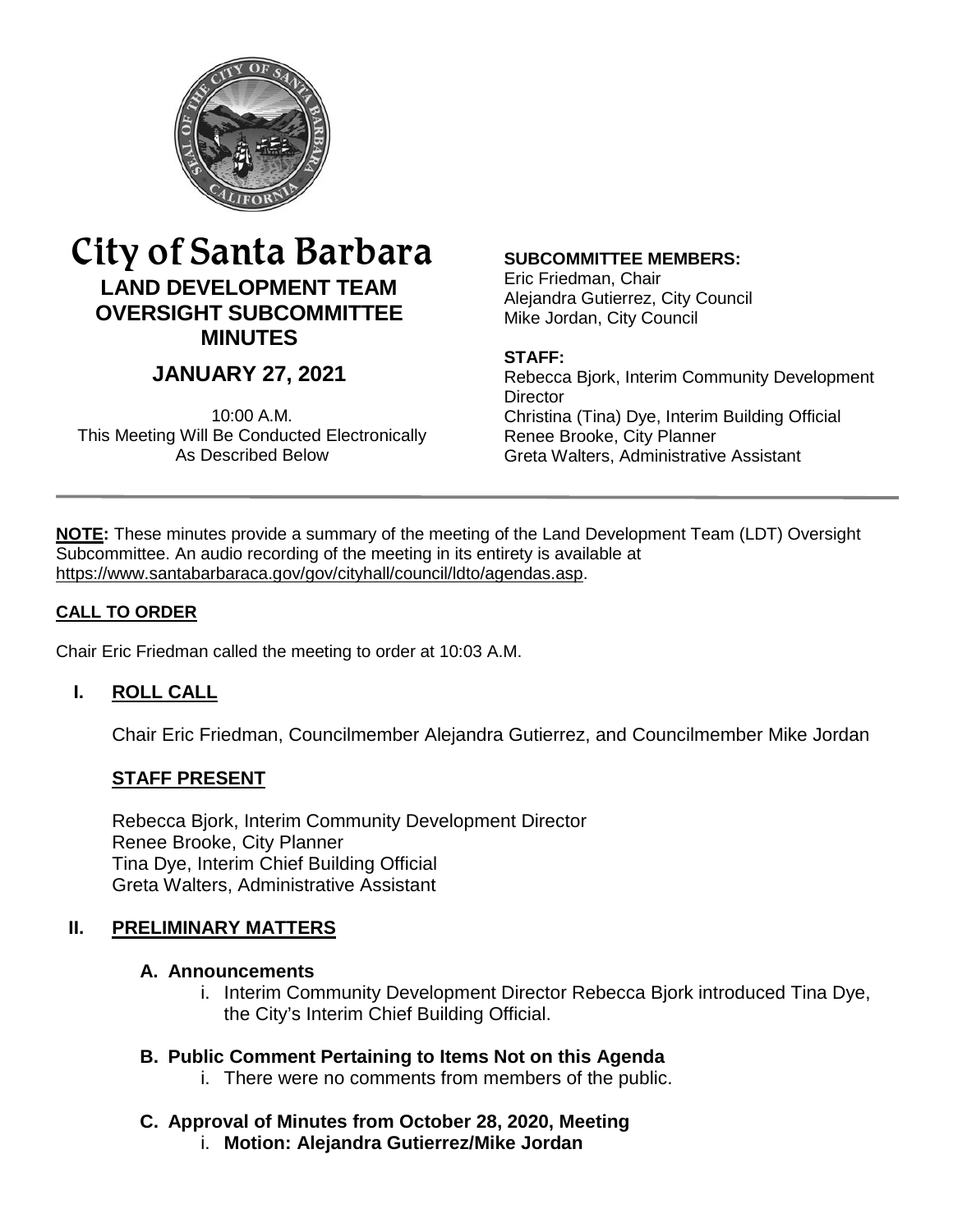Ayes: 3 Nays: 0 Abstentions: 0

### **III. AGENDA ITEMS**

### **A. Update on Process Improvements**

- i. Interim Community Development Director Rebecca Bjork opened the staff update, which included a review of the purpose and scope of the LDT Oversight Committee. Ms. Bjork noted that the LDT had finalized its vision statement.
- ii. Interim Chief Building Official Tina Dye provided an update on the City's recently launched on-demand permits (like-for-like roof replacement, water heater replacement, furnace replacement, electrical panels, and one- and two-unit residential solar photovoltaic and energy storage). Councilmember Jordan requested a handout describing the City's residential solar power application process and guidelines.
- iii. City Planner Renee Brooke provided an update on issuing written staff reports for design review board agenda items, and identified preliminary ideas to streamline the discretionary project review process. Ms. Brooke noted that the majority of the streamlining recommendations will require Council action before being implemented.
- iv. Staff responded to questions from the Subcommittee about limiting the scope of the design review boards/commission. Councilmember Jordan urged the Planning Division to group related process streamlining topics together and first address matters that will have the greatest beneficial impact for the customer.

### **B. Public Comment**

Public comment opened at 10:46 AM. As no member of the public requested to speak, public comment closed.

### **C. Next Meeting Items: Direction from the Subcommittee**

- i. Ms. Bjork noted that at the next meeting of this subcommittee, Ms. Dye will present her observations after reviewing and evaluating the Building and Safety Division's permit, plan check, and inspection review processes.
- ii. Ms. Bjork proposed to the Subcommittee members that this group meet bimonthly. The Councilmembers were in agreement that bimonthly meetings would be fine. Councilmember Jordan recommended that staff communications to the public explain that process improvements are moving forward and not slowing down, despite this subcommittee shifting to bimonthly meetings.
- iii. Councilmember Friedman stated that he would like additional information about limiting the number of hearings for projects and noted that any consideration about increasing building height restrictions should include extra public outreach.
- iv. Councilmember Jordan cautioned staff to ensure scope of reach on residential solar photovoltaic projects supports sustainability goals but also allows easy permitting and reasonable amounts of storage.
- v. Councilmember Friedman asked that staff update the Subcommittee about highprofile, process improvement−related matters going to Council during months the Subcommittee doesn't meet.

### **D. Next Meeting**